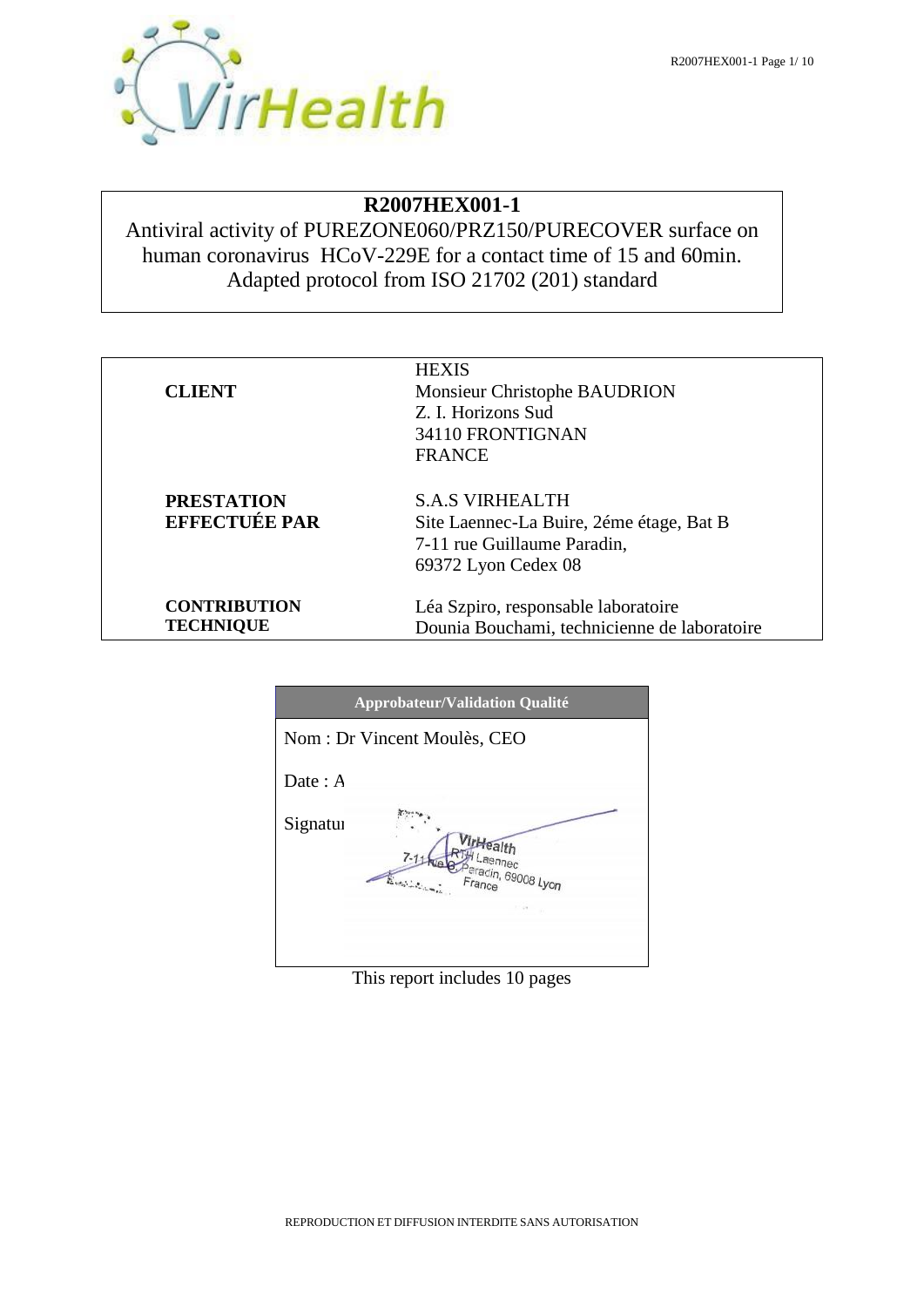

## **SUMMARY**

| $\mathbf{L}$ |                                                                                           |  |
|--------------|-------------------------------------------------------------------------------------------|--|
| II.          |                                                                                           |  |
| III.         | III.1                                                                                     |  |
|              | II.1                                                                                      |  |
| III.         | ANTIVIRAL ACTIVITY OF THE PUREZONE060/PRZ150/PURECOVER SURFACE ON HUMAN CORONAVIRUS HCOV- |  |
| а.           |                                                                                           |  |
| a.<br>α.     |                                                                                           |  |
| VI.          |                                                                                           |  |
|              |                                                                                           |  |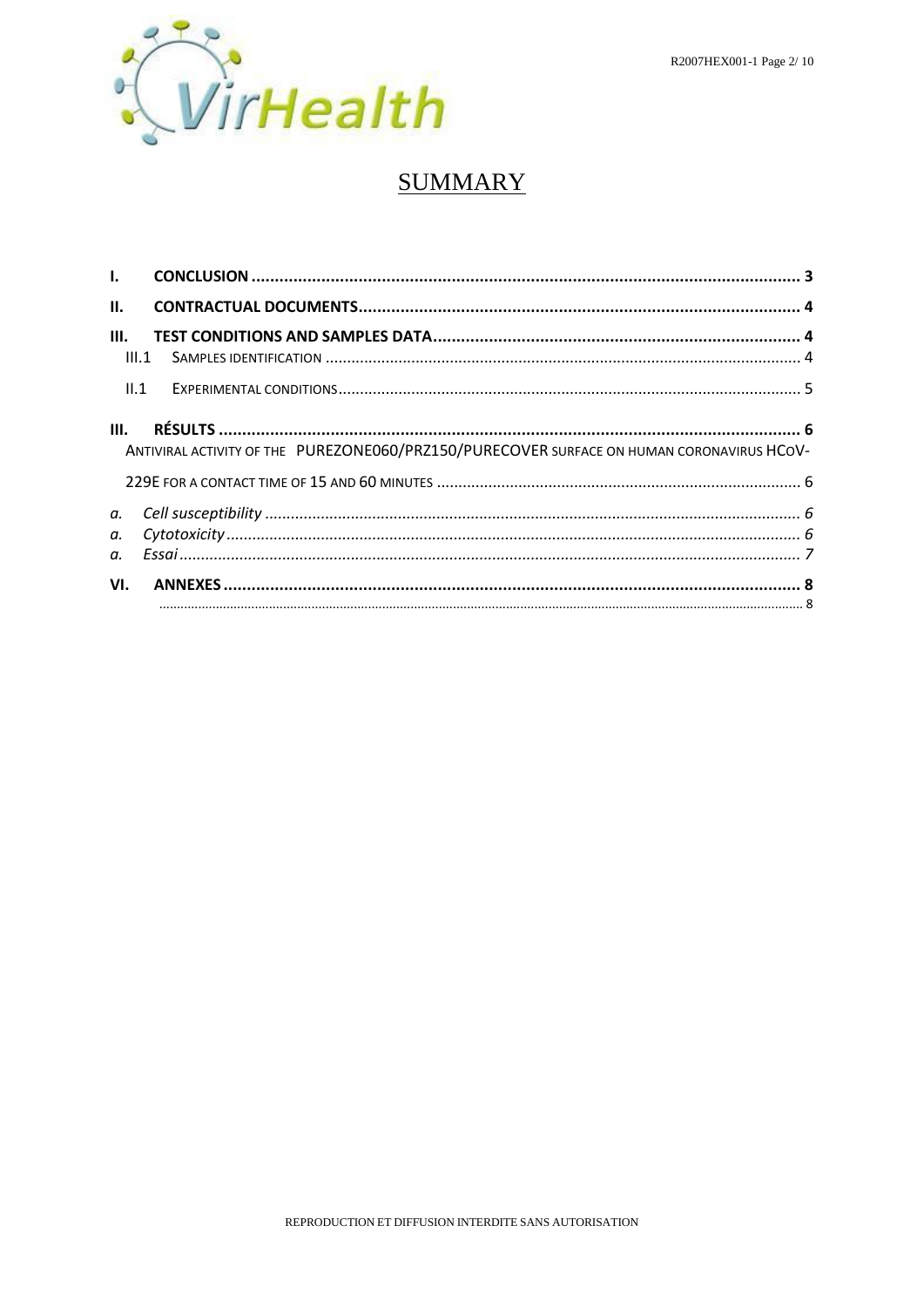

## <span id="page-2-0"></span>**I.** CONCLUSION

Antiviral activity of the PUREZONE060/PRZ150/PURECOVER surface and non-active surface have been tested under conditions defined by the ISO 21702 (2019) adapted protocol for contact times of 15 and 60 minutes on the human coronavirus HCoV-229E

Stainless steel surface is the control for this test.

● PUREZONE060/PRZ150/PURECOVER surface, 15 minutes of contact time

Under experimental conditions, (20°C, 15 minutes), the PUREZONE060/PRZ150/PURECOVER surface shows an antiviral activity associated with a logarithmic reduction of  $1.30 \log_{10}$  which is equivalent to a 94.99% efficiency under the ISO 21702 adapted protocol.

● PUREZONE060/PRZ150/PURECOVER surface, 60 minutes of contact time

Under experimental conditions, (20°C, 15 minutes), the PUREZONE060/PRZ150/PURECOVER surface shows an antiviral activity associated with a logarithmic reduction of  $2.90 \log_{10}$  which is equivalent to a 99.87% efficiency under the ISO 21702 adapted protocol.

| <b>PRODUCT</b>                   | Contact time (min) | Logarithmic reduction $(\log_{10})$ | Antiviral efficiency (%) |  |  |
|----------------------------------|--------------------|-------------------------------------|--------------------------|--|--|
| PUREZONE060/PRZ1<br>50/PURECOVER | 15                 | 1.3                                 | 94,99%                   |  |  |
|                                  | 60                 | 2.9                                 | 99.87%                   |  |  |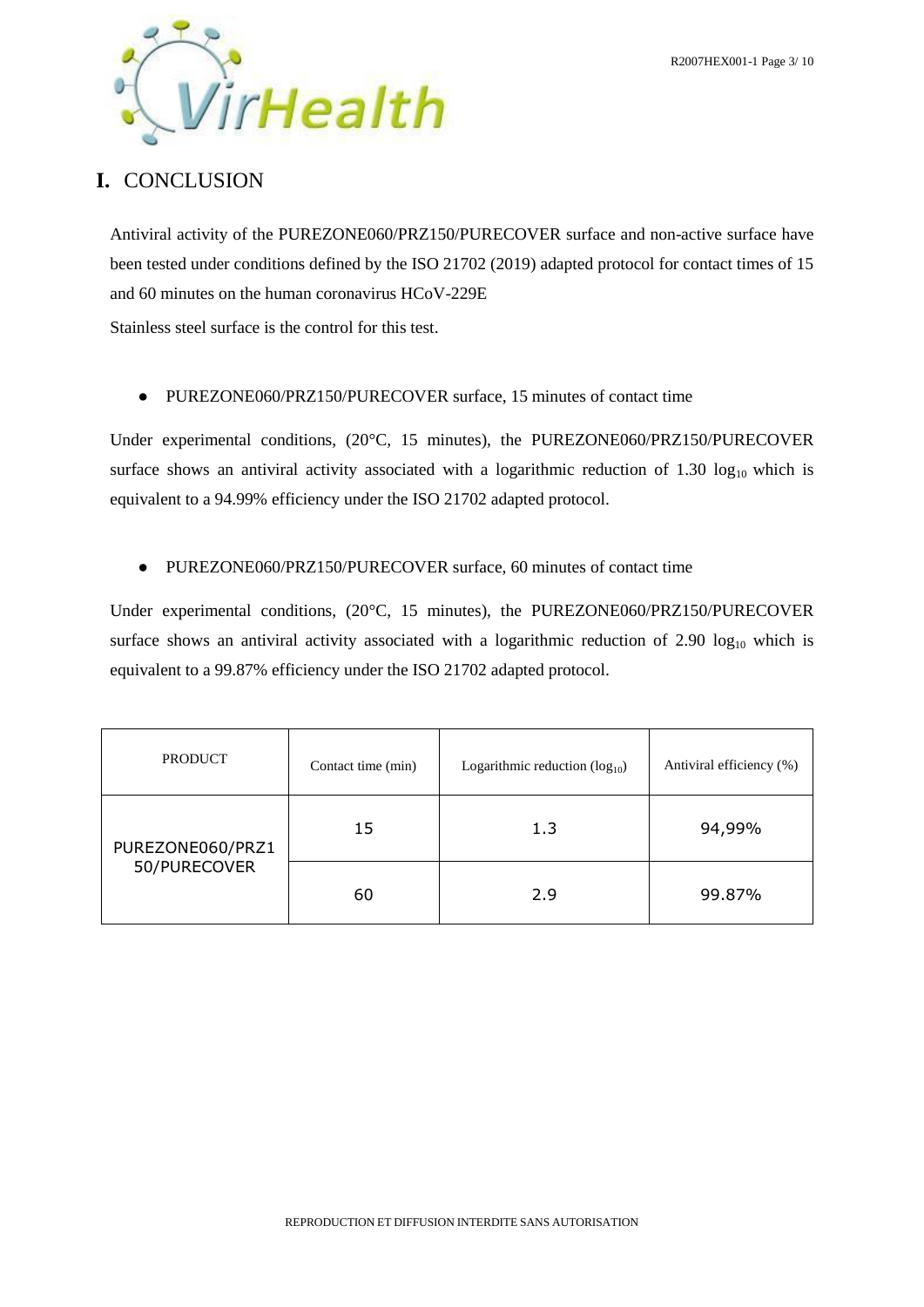

## <span id="page-3-0"></span>II. CONTRACTUAL DOCUMENTS

The present service is defined by the following contractual documents:

| . Quotation | DEV0033                             |
|-------------|-------------------------------------|
| . Order     | Good for agreement date: 03/06/2020 |

## <span id="page-3-1"></span>III. TEST CONDITIONS AND SAMPLES DATA

<span id="page-3-2"></span>III.1 Samples identification

**Test surface:** PUREZONE060/PRZ150/PURECOVER (batch N° C014023C)

The test surface (film) is marketed under the following names:

PUREZONE060, PRZ150 et PURECOVER

HEXIS has provided VirHealth with technical data sheets and a certificate attesting that the test

surface evaluated in this test is identical for the 3 references.

**Control surface:** stainless steel

**Product appearance:** white, self-adhesive film, smooth and non-porous

**Manufacturer:** HEXIS

**Supplier:** HEXIS

**Storage conditions:** room temperature

**Evaluation period:** 06/2020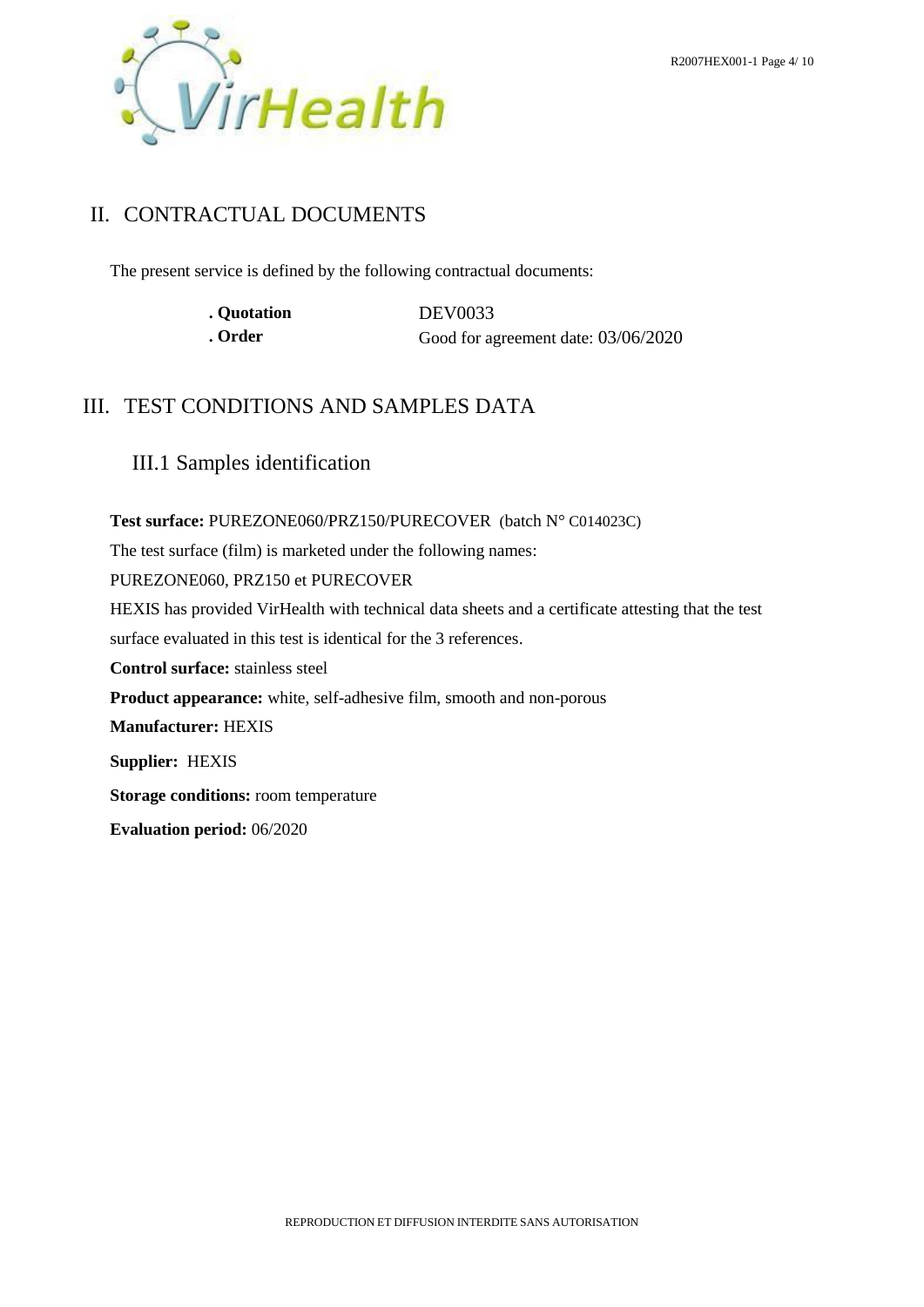

# <span id="page-4-0"></span>II.1 Experimental conditions

#### Test surface: PUREZONE060/PRZ150/PURECOVER

|                              | <b>Experimental Conditions</b>                      |  |  |  |  |  |  |  |  |
|------------------------------|-----------------------------------------------------|--|--|--|--|--|--|--|--|
| Date                         | 19/06/2020                                          |  |  |  |  |  |  |  |  |
| Viral strain                 | Human coronavirus HCoV-229E                         |  |  |  |  |  |  |  |  |
| Sample size $(cm2)$          | $1.5$ cm x $1.5$ cm = $2.25$ cm <sup>2</sup>        |  |  |  |  |  |  |  |  |
| Inoculum size $(cm2)$        | $1 \text{ cm} \times 1 \text{ cm} = 1 \text{ cm}^2$ |  |  |  |  |  |  |  |  |
| Inoculum volume              | 50uL                                                |  |  |  |  |  |  |  |  |
| Temperature                  | $20^{\circ}$ C                                      |  |  |  |  |  |  |  |  |
| Contact time                 | 15 and 60 minutes                                   |  |  |  |  |  |  |  |  |
| Interfering substance        | n.a.                                                |  |  |  |  |  |  |  |  |
| Neutralisation               | - 2 mL of infection medium without FCS              |  |  |  |  |  |  |  |  |
| Quantification               | - endpoint titration on permissives cells           |  |  |  |  |  |  |  |  |
| Number of wells per dilution | $\overline{4}$                                      |  |  |  |  |  |  |  |  |
| Incubation temperature       | $34 \pm 1$ °C                                       |  |  |  |  |  |  |  |  |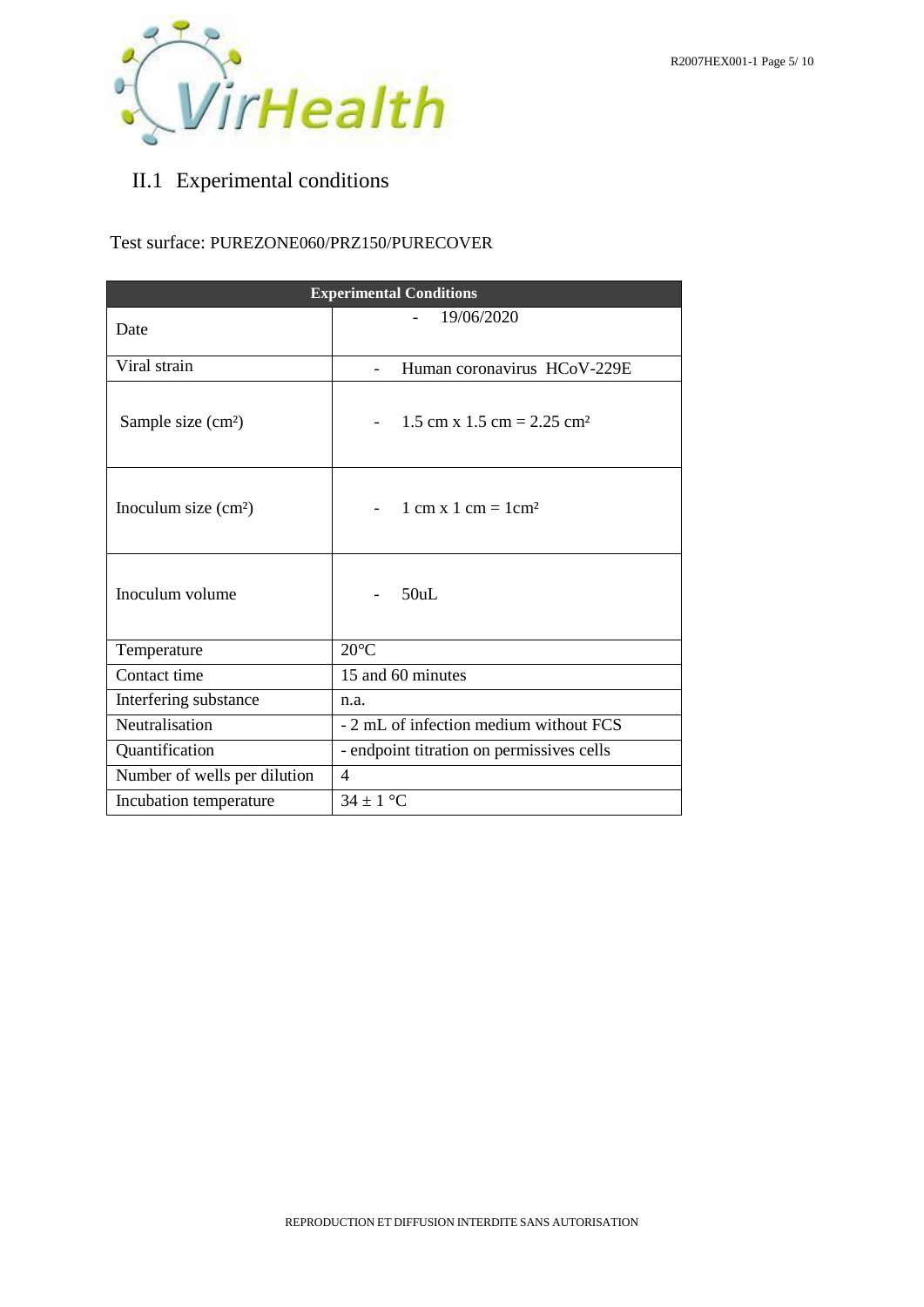

## <span id="page-5-0"></span>**III.** RÉSULTS

<span id="page-5-2"></span><span id="page-5-1"></span>Antiviral activity of the PUREZONE060/PRZ150/PURECOVER surface on human coronavirus HCoV-229E for a contact time of 15 and 60 minutes

a. Cell susceptibility

| Surface                                            | 10G<br>TCID50/mL |
|----------------------------------------------------|------------------|
| PUREZONE060/PRZ150/PUR<br><b>ECOVER</b>            | 5.1              |
| Stainless steel                                    | 5.0              |
| Difference < 1 $\log_{10} \boxtimes$ yes $\Box$ no |                  |

Comparative titre of human coronavirus HCoV-229E on MRC5 cells inoculated with PUREZONE060/PRZ150/PURECOVER surface and stainless steel surface recuperation buffer show a difference less than  $1\log_{10}$ . Results showed that recuperation buffers of the test surfaces didn't affect the MRC5 susceptibility to human coronavirus HCoV-229E under test conditions.

### a. Cytotoxicity

<span id="page-5-3"></span>The test surface cytotoxicity is determined by reading of cytopathic effect (CPE) on MRC5 permissive cells and quantified by TCID50 technique.

For viral recuperation on surface, the surfaces are submerging in 2mL of infection medium without FCS (recuperation buffer). The recuperation buffer cytotoxicity is determined by reading of cytopathic effect (CPE)

Under test conditions, the recuperations buffers from PUREZONE060/PRZ150/PURECOVER and stainless steel surfaces didn't show cytopathic effects on MRC5 cells for a contact time of 15 and 60 minutes.

The test results are dependant and take into account the cytotoxicity results.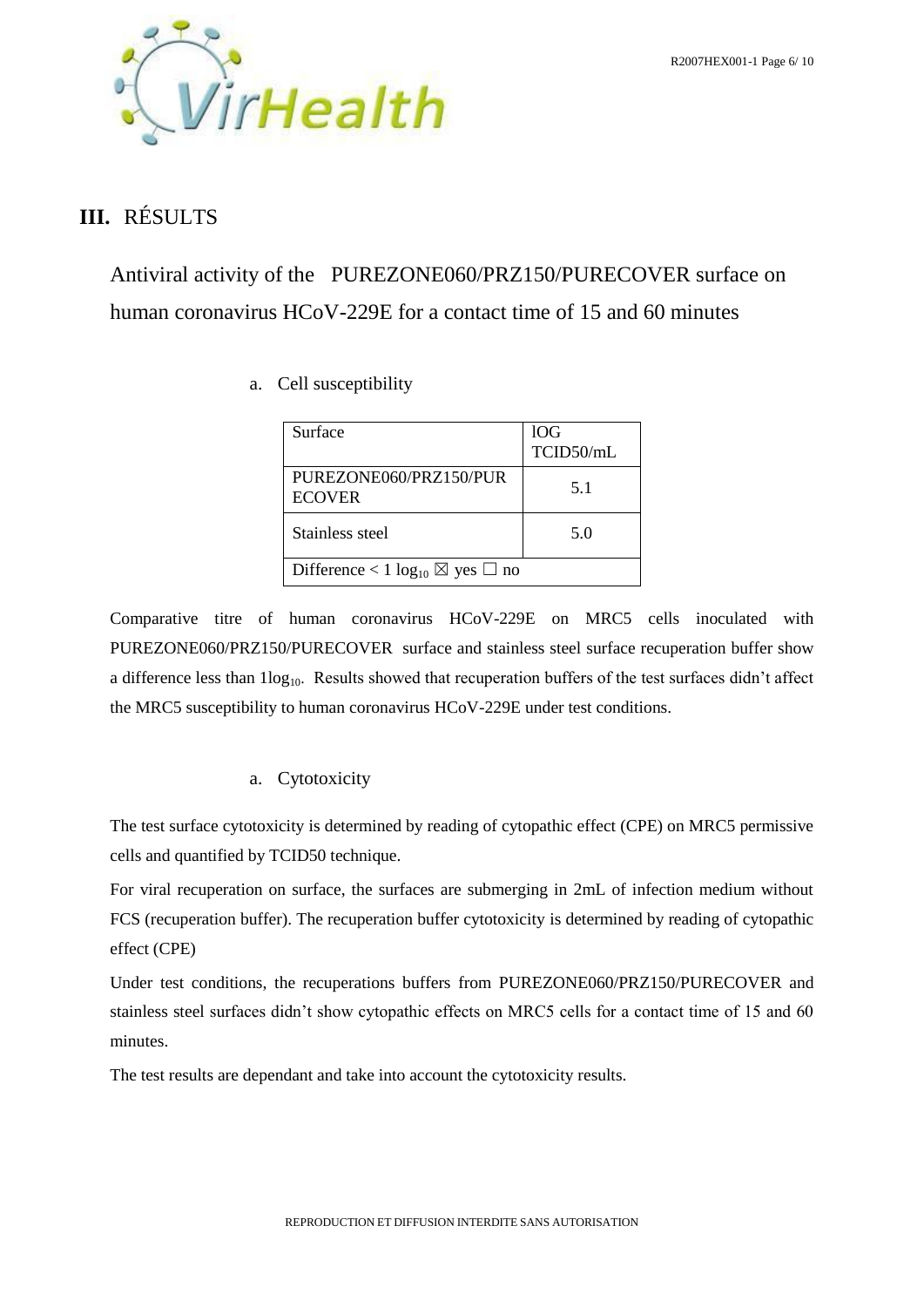

a. Essai

<span id="page-6-0"></span>Raw data for antiviral activity of PUREZONE060/PRZ150/PURECOVER and stainless steel surfaces on human coronavirus HCoV-229E under test conditions (20°C, 5, 15 and 60 minutes) are presented in appendices

Results have been determined by visual reading of cytopathic effects (CPE) and quantified by TCID50 technique on MRC5 cells.

| <b>Surface</b>               | <b>Cytotoxicity</b><br>(log10)<br><b>TCID50)</b> | <b>Support</b>                              | T0<br>(log10)<br><b>TCID50)</b> | <b>T15 (log10)</b><br><b>TCID50)</b> | <b>T60 (log10</b><br><b>TCID50)</b> |
|------------------------------|--------------------------------------------------|---------------------------------------------|---------------------------------|--------------------------------------|-------------------------------------|
|                              |                                                  | S <sub>1</sub>                              | 5                               | 3,5                                  | 2,1                                 |
|                              |                                                  | S <sub>2</sub>                              | 5,1                             | 4                                    | 2,4                                 |
| PUREZONE060/<br>PRZ150/PUREC | 0.5                                              | S <sub>3</sub>                              | 5,1                             | 4,1                                  | 2,4                                 |
| <b>OVER</b>                  |                                                  | Average N1                                  | 5,1                             | 3,9                                  | 2,3                                 |
|                              |                                                  | SD                                          | 0,1                             | 0,3                                  | 0,1                                 |
|                              | 0.5                                              | S <sub>1</sub>                              | 5                               | 5                                    | 5,1                                 |
|                              |                                                  | S <sub>2</sub>                              | 5,3                             | 5,3                                  | 5,3                                 |
|                              |                                                  | S <sub>3</sub>                              | 5                               | 5,3                                  | 5,1                                 |
| stainless steel              |                                                  | Average N2                                  | 5,1                             | 5,2                                  | 5,2                                 |
|                              |                                                  | SD                                          | 0,1                             | 0,1                                  | 0,1                                 |
|                              |                                                  | <b>Reduction D1</b><br>(log10)<br>DICT50) * |                                 | 1,3                                  | 2,9                                 |

*N1: viral quantity in log10 (average of triplicate) stainless steel surface*

*N2: viral quantity in log 10 (average of triplicate) PUREZONE060/PRZ150/PURECOVER surface \* D: antiviral activity for every contact time (logarithmic reduction in log10) for1 cm<sup>2</sup>of test surface D1=N1-N2*

## **V. CONCLUSION**

PUREZONE060/PRZ150/PURECOVER surface shows antiviral activity of 94.99% (1.3  $log_{10}$  TCID50) and 99.87% (2.90  $log_{10}$  TCID50) on human coronavirus HCoV-229E after a contact time of 15 and 60 minutes respectively at 20°C.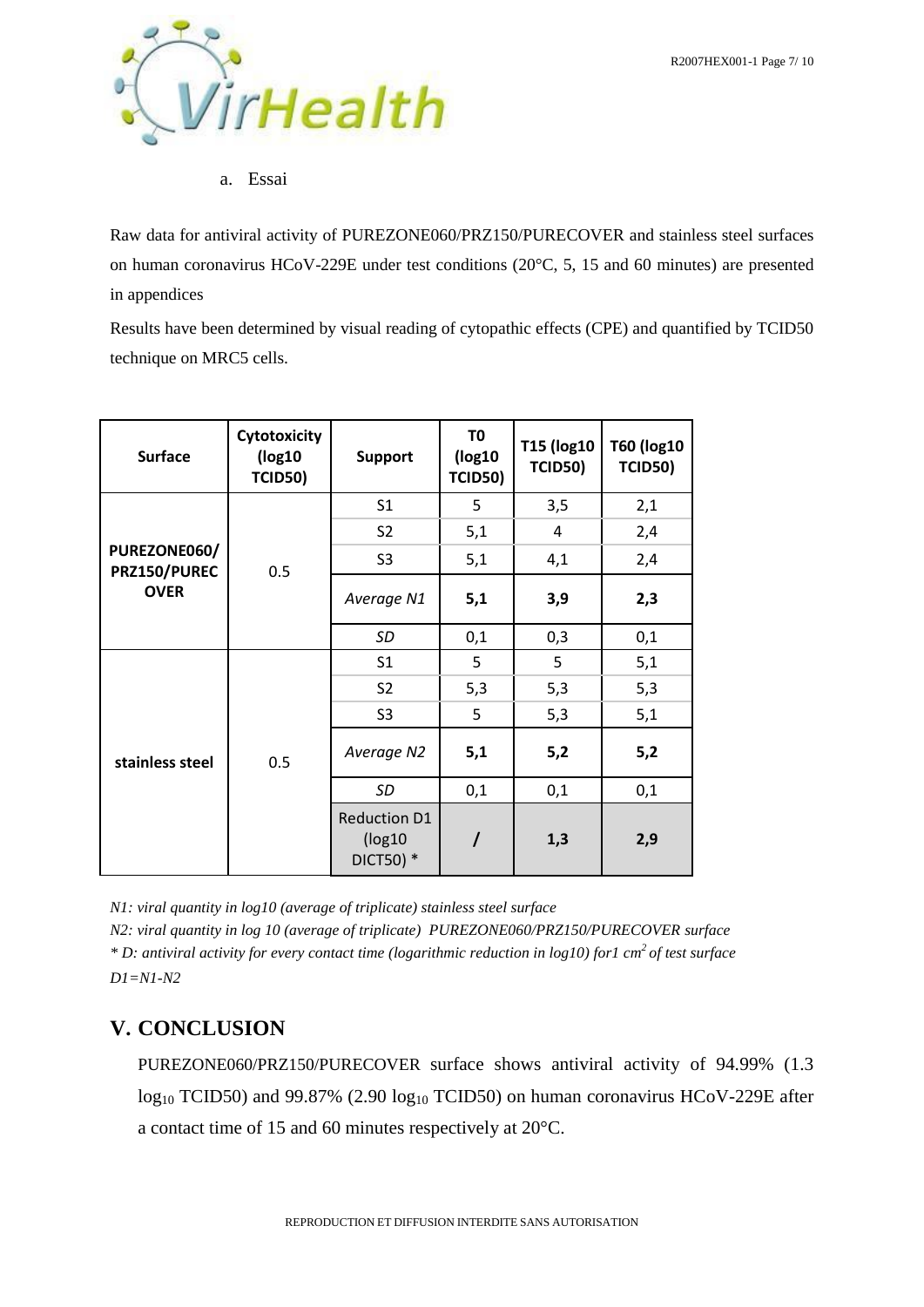

## <span id="page-7-0"></span>**VI.** ANNEXES

- Cell line

Name: MRC5 ATCC® CCL-171™

Number of passages: 15

<span id="page-7-1"></span>Culture medium: EMEM (Lonza, batch n°0000757679, 11/2020) with 10% of FCS (Dutscher, batch n° S16529S1810, 09/2022), 1% of antibiotics (Gibco, batch n° 2145466, 12/2020) and 1% of Lglutamine (Gibco, batch n° 2091579, 22/2021)

- Viral strain

Name: human coronavirus 229E ATCC® VR-740™

Viral test suspension: 7.50x10^7 (batch number: 032020229-4)

Quantification technique:

- Successive tenfold dilution in infection medium: EMEM (Lonza, batch n°0000757679, 11/2020) with 2% of FCS (Dutscher, batch n° S16529S1810, 09/2022), 1% of antibiotics (Gibco, batch n° 2145466, 12/2020) and 1% of L-glutamine (Gibco, batch n° 2091579, 22/2021)
- Add 100µL of every dilution on 8 wells on a 96 plate.
- Incubate 7 days at  $34^{\circ}$ C, 5% CO<sub>2</sub>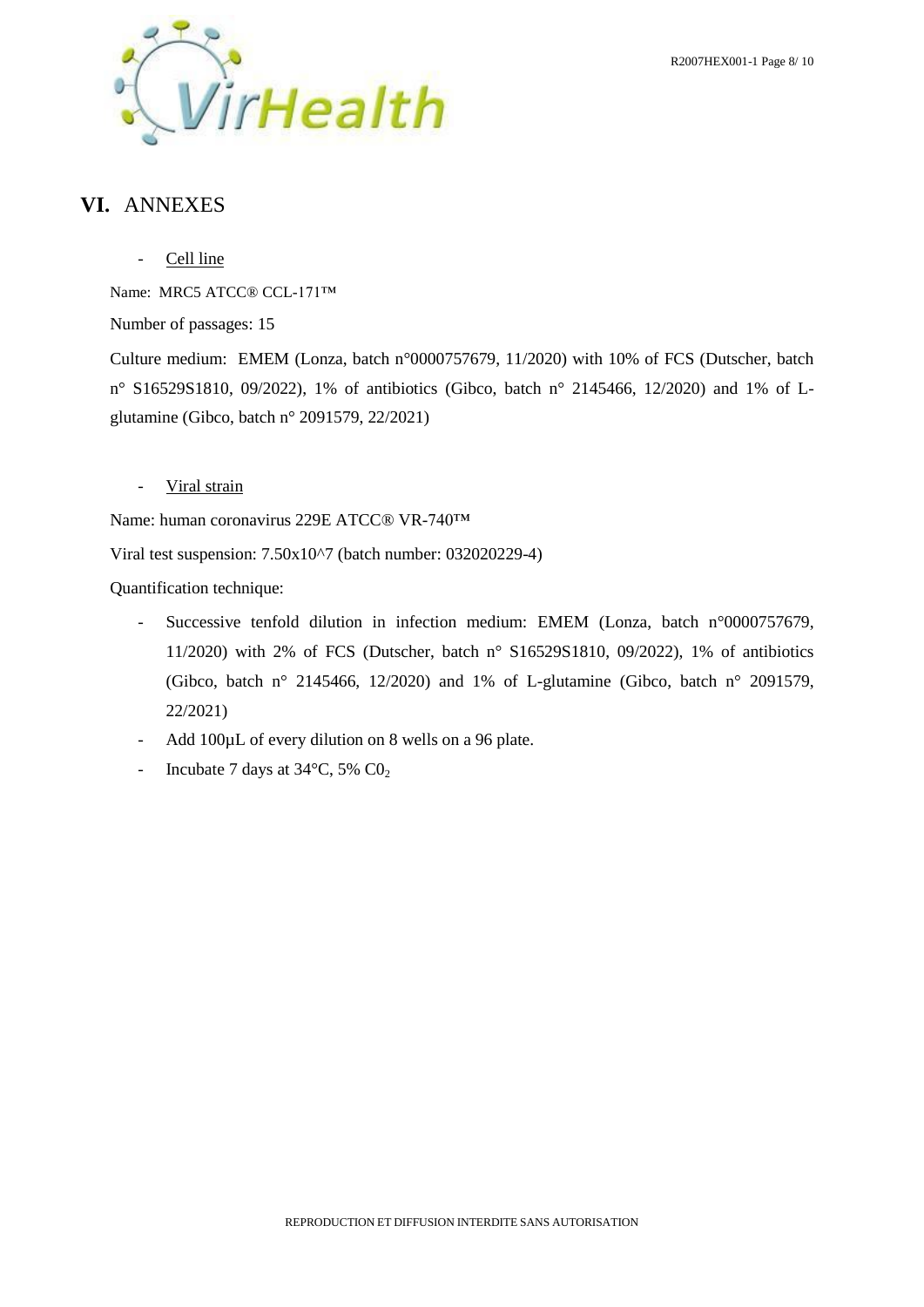

● V.3 RAW DATA : TCID50 quantification of human coronavirus 229E after 15 and 60 minutes, visual reading of cytophatic effetcs (4 wells per dilutions)

#### Tableau 1 : stopping activity control

|                | Product                          | Contact<br>time |          | dilutions (-log) |          |          |          |             |   |   |  |
|----------------|----------------------------------|-----------------|----------|------------------|----------|----------|----------|-------------|---|---|--|
|                |                                  |                 | D        |                  |          |          | 4        |             |   |   |  |
|                | PUREZONE060/PRZ<br>150/PURECOVER | $\Omega$        | 44444444 | 44444444         | 44444444 | 44444444 | 10011010 | 0           |   | 0 |  |
|                |                                  | 0               | 44444444 | 44444444         | 44444444 | 44444444 | 10110110 | 0           |   | 0 |  |
| T <sub>0</sub> |                                  | $\Omega$        | 44444444 | 44444444         | 44444444 | 44444444 | 10111010 | $\mathbf 0$ |   | 0 |  |
|                | stainless steel                  | $\Omega$        | 44444444 | 44444444         | 44444444 | 44444444 | 00011110 | $\mathbf 0$ | 0 | 0 |  |
|                |                                  | $\Omega$        | 44444444 | 44444444         | 44444444 | 44444444 | 10111101 | 0           |   | 0 |  |
|                |                                  | $\Omega$        | 44444444 | 44444444         | 44444444 | 44444444 | 01011001 | 0           | ŋ | 0 |  |

*Explanations:*

*- 1-4: degrees of CPE in 8 cell culture unit (microtiter plate)*

*- 0: no virus present*

*- n.a: not applicable*

*- n.d: not done*

• Tableau 2 : cytotoxcicity

|              | Product                          | Contact<br>time |   | dilutions (-log) |   |  |              |   |  |  |  |
|--------------|----------------------------------|-----------------|---|------------------|---|--|--------------|---|--|--|--|
|              |                                  |                 | D |                  |   |  |              |   |  |  |  |
|              | stainless steel                  |                 |   |                  |   |  |              |   |  |  |  |
|              |                                  |                 |   |                  |   |  | 0            |   |  |  |  |
| cytotoxicity |                                  |                 |   |                  |   |  | <sup>0</sup> |   |  |  |  |
|              | PUREZONE060/PRZ<br>150/PURECOVER |                 |   |                  |   |  |              | 0 |  |  |  |
|              |                                  |                 |   |                  | n |  | 0            |   |  |  |  |
|              |                                  |                 |   |                  |   |  | 0            |   |  |  |  |

*Explanations:*

*- 1-4: degrees of CPE in 8 cell culture unit (microtiter plate)*

*- 0: no virus present*

*- n.a: not applicable*

*- n.d: not done*